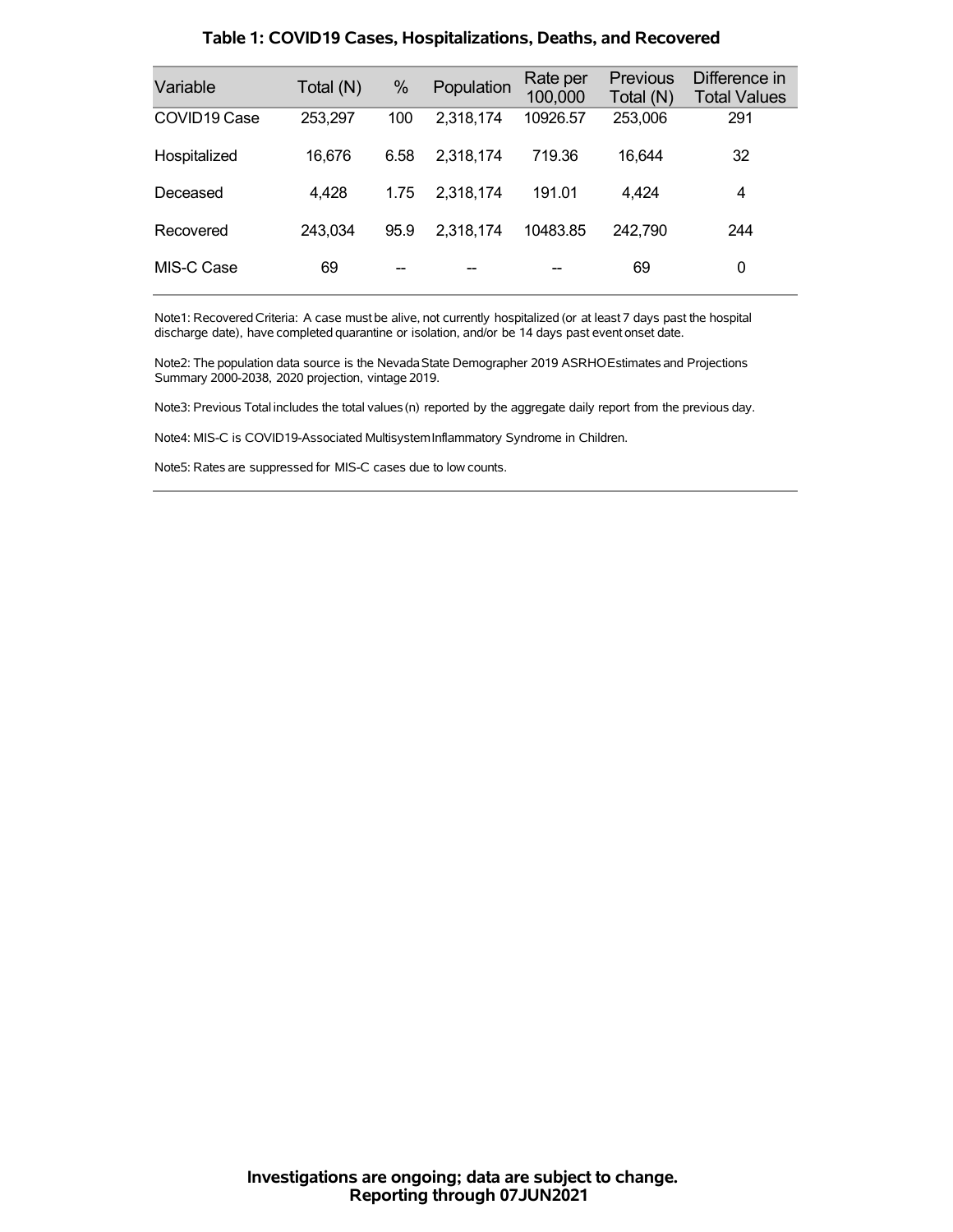## **Table 2: COVID19 Cases**

| Variable                            | Outcome                           | $\mathsf{N}$ | %    | Population | Rate per<br>100,000 |
|-------------------------------------|-----------------------------------|--------------|------|------------|---------------------|
| Age Categories                      | Aged 4 or less                    | 5233         | 2.07 | 149,165    | 3508.2              |
|                                     | Aged 5 to 17                      | 24350        | 9.61 | 406,595    | 5988.8              |
|                                     | Aged 18 to 24                     | 31719        | 12.5 | 216,762    | 14633               |
|                                     | Aged 25 to 49                     | 115902       | 45.8 | 803,732    | 14420               |
|                                     | Aged 50 to 64                     | 49040        | 19.4 | 423,461    | 11581               |
|                                     | Aged 64+                          | 26964        | 10.6 | 318,459    | 8467.0              |
|                                     | Unknown                           | 89           | 0.04 |            |                     |
| <b>Birth Sex</b>                    | Female                            | 129681       | 51.2 | 1,160,285  | 11177               |
|                                     | Male                              | 121531       | 48.0 | 1,157,889  | 10496               |
|                                     | Unknown                           | 2085         | 0.82 |            |                     |
| Race/Ethnicity                      | Hispanic                          | 83146        | 32.8 | 763,053    | 10896               |
|                                     | White                             | 63344        | 25.0 | 1,006,929  | 6290.8              |
|                                     | <b>Black</b>                      | 19666        | 7.76 | 262,671    | 7486.9              |
|                                     | Asian or Pacific Islander         | 19186        | 7.57 | 270,209    | 7100.4              |
|                                     | American Indian, Eskimo, or Aleut | 380          | 0.15 | 15,311     | 2481.8              |
|                                     | Other                             | 18057        | 7.13 |            |                     |
|                                     | <b>Unknown</b>                    | 49518        | 19.5 |            |                     |
| <b>Underlying Medical Condition</b> | Yes                               | 49931        | 19.7 |            |                     |
|                                     | No/Unknown                        | 203366       | 80.3 |            |                     |

Note1: Breakdown of Race is exlusivelynon-Hispanic.

Note2: Underlying Medical Condition is any identified health condition.

Note3: The population data source is the NevadaState Demographer 2019 ASRHOEstimates and Projections Summary 2000-2038, 2020 projection, vintage 2019.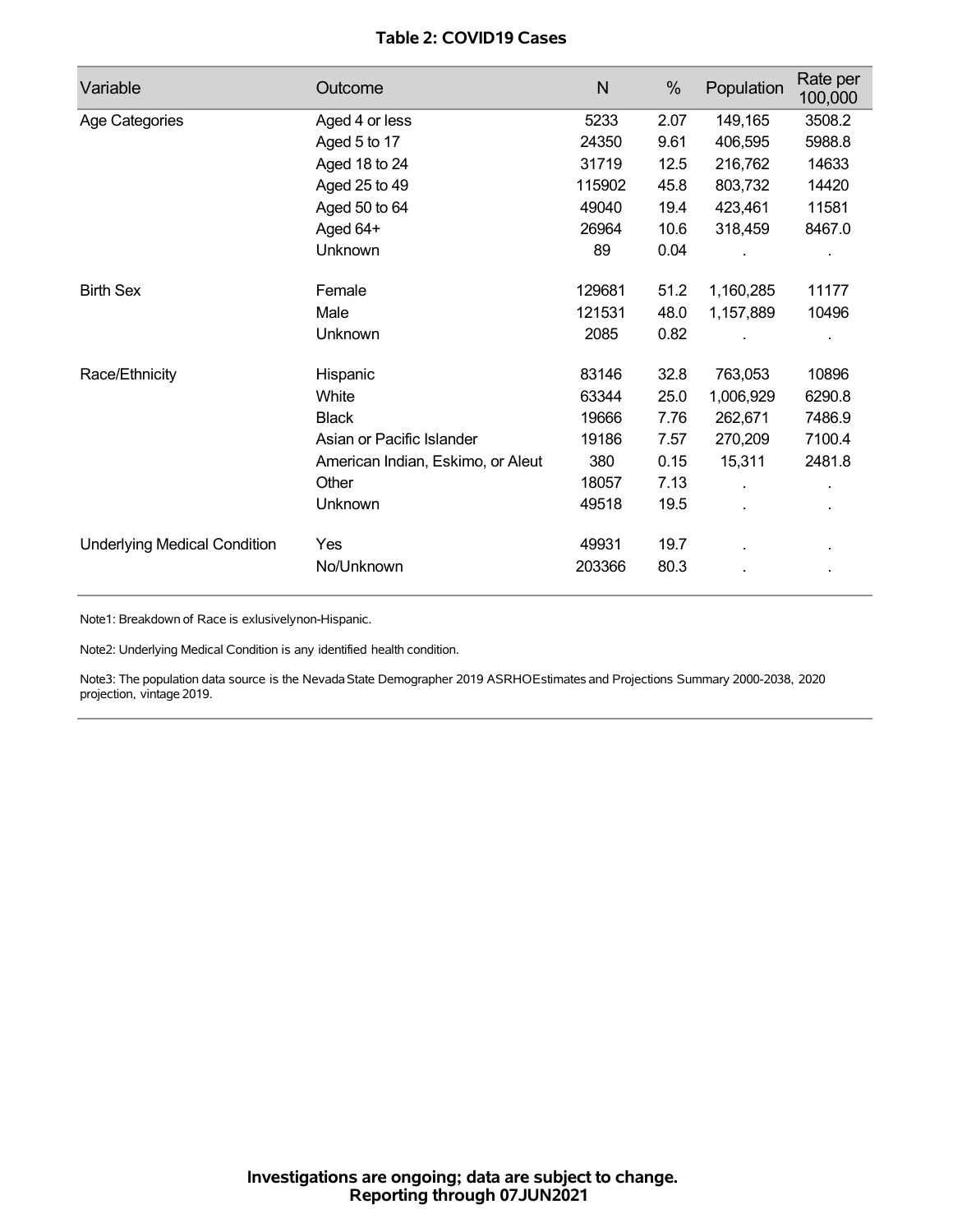| Variable         | Outcome                           | N    | %    | Population | Rate per<br>100,000 |
|------------------|-----------------------------------|------|------|------------|---------------------|
| Age Categories   | Aged 4 or less                    | 112  | 0.7  | 149,165    | 75.08               |
|                  | Aged 5 to 17                      | 192  | 1.2  | 406,595    | 47.22               |
|                  | Aged 18 to 24                     | 359  | 2.2  | 216,762    | 165.62              |
|                  | Aged 25 to 49                     | 3916 | 23.5 | 803,732    | 487.23              |
|                  | Aged 50 to 64                     | 4685 | 28.1 | 423,461    | 1106.4              |
|                  | Aged 64+                          | 7410 | 44.4 | 318,459    | 2326.8              |
|                  | Unknown                           | 2    | 0.0  |            |                     |
| <b>Birth Sex</b> | Female                            | 7374 | 44.2 | 1,160,285  | 635.53              |
|                  | Male                              | 9276 | 55.6 | 1,157,889  | 801.11              |
|                  | <b>Unknown</b>                    | 26   | 0.2  |            |                     |
| Race/Ethnicity   | Hispanic                          | 5029 | 30.2 | 763,053    | 659.06              |
|                  | White                             | 5831 | 35.0 | 1,006,929  | 579.09              |
|                  | <b>Black</b>                      | 2170 | 13.0 | 262,671    | 826.13              |
|                  | Asian or Pacific Islander         | 1866 | 11.2 | 270,209    | 690.58              |
|                  | American Indian, Eskimo, or Aleut | 30   | 0.2  | 15,311     | 195.93              |
|                  | Other                             | 642  | 3.8  |            |                     |
|                  | Unknown                           | 1108 | 6.6  |            |                     |

## **Table 3: COVID19 Hospitalizations - General Characteristics**

Note1: Breakdown of Race is exlusivelynon-Hispanic.

Note2: The population data source is the Nevada State Demographer 2019 ASRHOEstimates and Projections Summary 2000-2038, 2020 projection, vintage 2019.

Note3: Rates for categories with fewer than 12 cases are suppressed due to high relative standard error.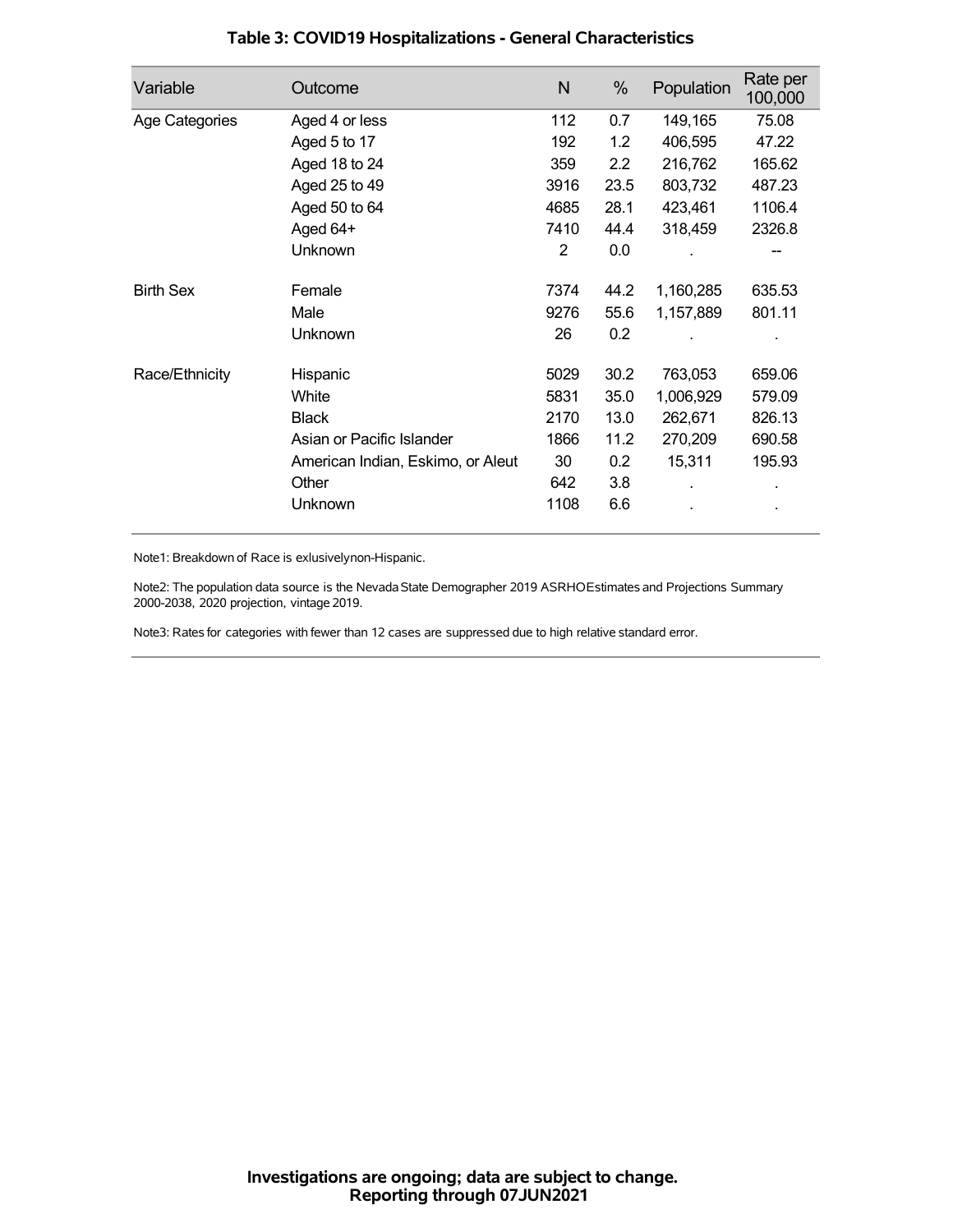| Variable                            | Outcome   | N     | $\%$ |
|-------------------------------------|-----------|-------|------|
| Deceased                            | Yes       | 3747  | 22.5 |
|                                     | <b>No</b> | 12929 | 77.5 |
| ICU                                 | Yes       | 4355  | 26.1 |
|                                     | <b>No</b> | 12321 | 73.9 |
| Intubated                           | Yes       | 2132  | 12.8 |
|                                     | <b>No</b> | 14544 | 87.2 |
| <b>Underlying Medical Condition</b> | Yes       | 10615 | 63.7 |
|                                     | <b>No</b> | 6061  | 36.3 |
| Hypertension                        | Yes       | 6091  | N/A  |
| Immunocompromised                   | Yes       | 366   | N/A  |
| <b>Chronic Heart Disease</b>        | Yes       | 2133  | N/A  |
| <b>Chronic Liver Disease</b>        | Yes       | 216   | N/A  |
| <b>Chronic Kidney Disease</b>       | Yes       | 1473  | N/A  |
| <b>Diabetes</b>                     | Yes       | 4676  | N/A  |
| Neurologic/Neurodevelopmental       | Yes       | 759   | N/A  |
| <b>Chronic Lung Disease</b>         | Yes       | 2547  | N/A  |
| <b>Historically Healthy</b>         | Yes       | 3164  | N/A  |
| Other                               | Yes       | 4275  | N/A  |

# **Table 4: COVID19 Hospitalizations - Morbidity**

Note1: Underlying Medical Condition is any identified health condition.

Note2: The breakdown of health conditions are not mutually exlusive(i.e., a person can have more than one risk factor).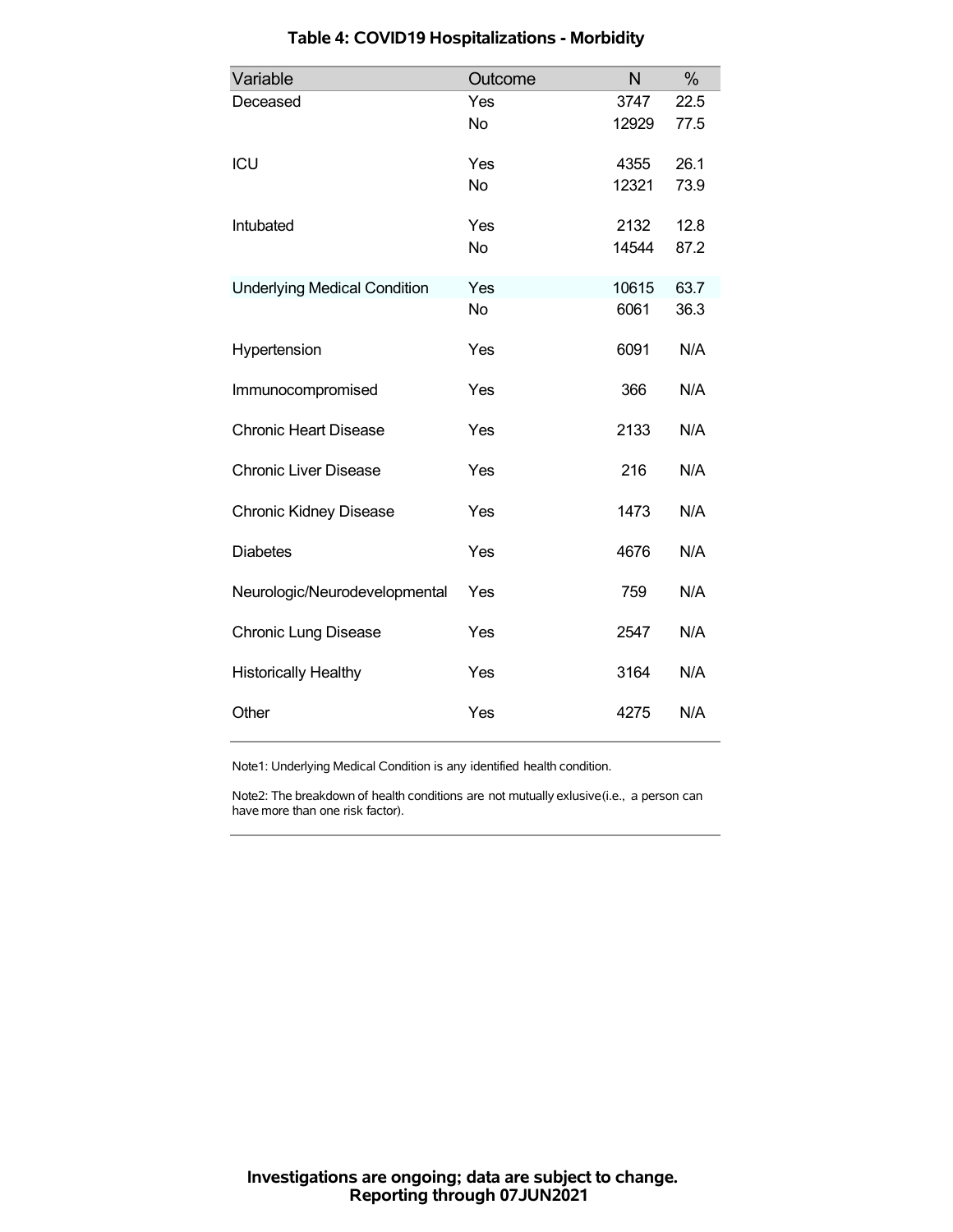| Variable         | Outcome                           | N    | %    | Population | Rate per<br>100,000 |
|------------------|-----------------------------------|------|------|------------|---------------------|
| Age Categories   | Aged 5 to 17                      | 4    | 0.1  | 406,595    |                     |
|                  | Aged 18 to 24                     | 9    | 0.2  | 216,762    |                     |
|                  | Aged 25 to 49                     | 310  | 7.0  | 803,732    | 38.57               |
|                  | Aged 50 to 64                     | 878  | 19.8 | 423,461    | 207.34              |
|                  | Aged 64+                          | 3227 | 72.9 | 318,459    | 1013.3              |
| <b>Birth Sex</b> | Female                            | 1665 | 37.6 | 1,160,285  | 143.50              |
|                  | Male                              | 2756 | 62.2 | 1,157,889  | 238.02              |
|                  | Unknown                           | 7    | 0.2  |            |                     |
| Race/Ethnicity   | Hispanic                          | 1219 | 27.5 | 763,053    | 159.75              |
|                  | White                             | 1992 | 45.0 | 1,006,929  | 197.83              |
|                  | <b>Black</b>                      | 526  | 11.9 | 262,671    | 200.25              |
|                  | Asian or Pacific Islander         | 612  | 13.8 | 270,209    | 226.49              |
|                  | American Indian, Eskimo, or Aleut | 11   | 0.2  | 15,311     |                     |
|                  | Other                             | 46   | 1.0  |            | ٠                   |
|                  | Unknown                           | 22   | 0.5  |            |                     |

### **Table 5: COVID19 Deaths - General Characteristics**

Note1: Breakdown of Race is exlusivelynon-Hispanic.

Note2: The population data source is the Nevada State Demographer 2019 ASRHOEstimates and Projections Summary 2000-2038, 2020 projection, vintage 2019.

Note3: Rates for categories with fewer than 12 cases are suppressed due to high relative standard error.